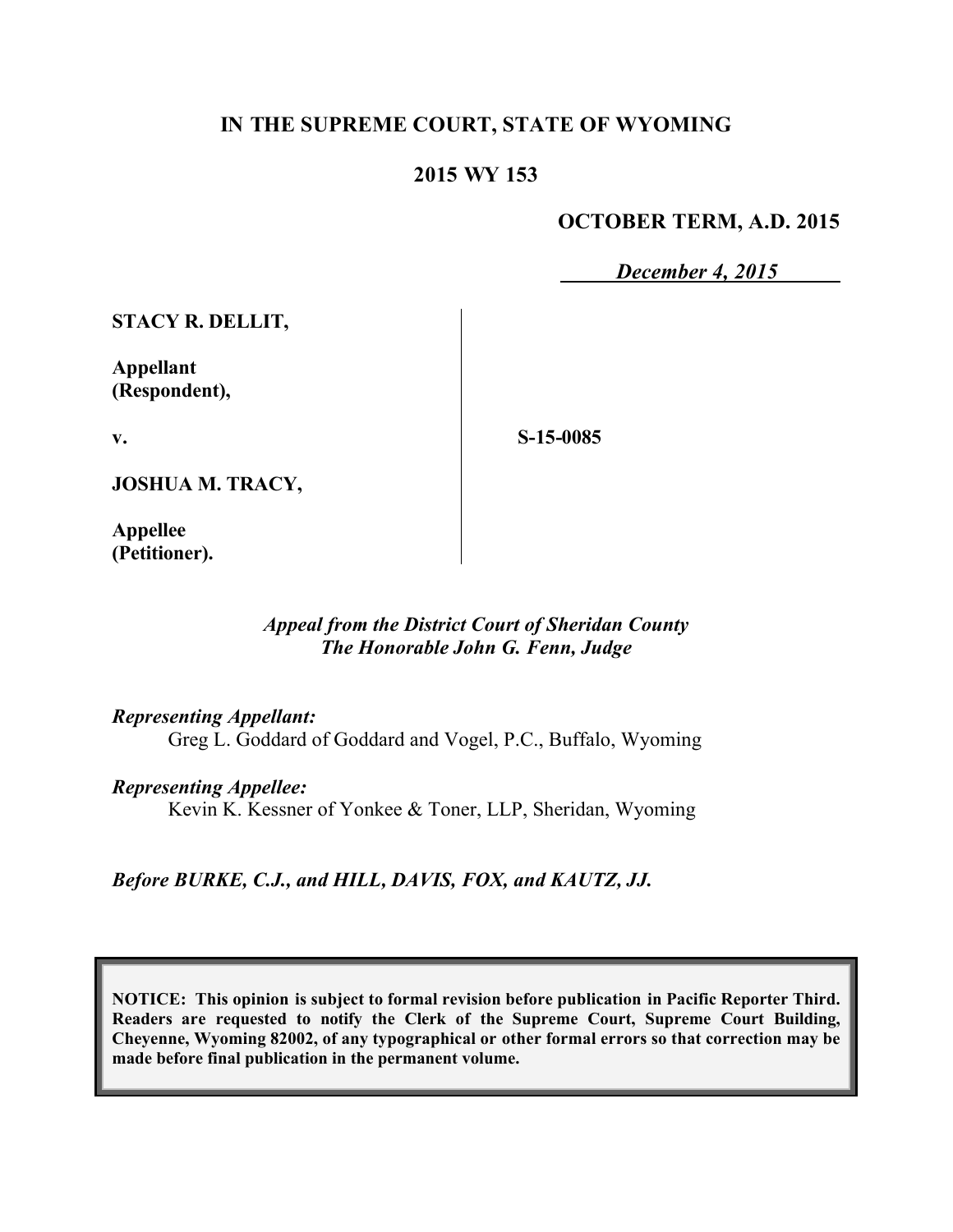**DAVIS**, Justice.

[¶1] Mother, Stacy Dellit, appeals a district court order modifying the child support obligations of Father, Joshua Tracy. She contends that the district court abused its discretion by ordering Father to pay less than the statutory presumptive amount. We affirm.

#### **ISSUE**

[¶2] Did the district court abuse its discretion when it deviated downward from Father's presumptive child support obligation?

### **FACTS**

[¶3] The parties, who never married, are the parents of two minor children born in 2006 and 2008. Father and Mother remained together for a period of time after both children were born, but eventually separated in 2009. As a result, Father filed a petition to establish custody and visitation. The parties came to an agreement and filed a stipulated order establishing custody and visitation, which was entered by the district court later that year. The stipulated order provided that they had joint legal custody and shared physical custody.

[¶4] Father and Mother briefly reconciled in 2010, which resulted in the district court entering a stipulated order to suspend child support. Unfortunately, their efforts at reconciliation were unsuccessful, and the relationship came to an end. In 2012, the district court entered a stipulated order for modification of child support which required Father to pay child support of \$182.00 per month, half of the children's day care costs and half of their school expenses. The child support amount was based on the parties' agreement that they were exercising shared custody. In 2013, the district court also entered an additional stipulated order regarding health insurance. This order required Mother to be the insuring parent and for her to obtain employment-related insurance for the children. It also required that any medical costs not covered by insurance be split equally between the parties.

[¶5] In 2014, Mother decided to move from Wyoming to Georgia. This led Father to file a petition to modify custody, support and visitation, in which he claimed that the move constituted a material change in circumstances warranting modification. Mother responded, *inter alia*, that she actually had primary physical custody of the children, and that therefore there was no material change in circumstances. She also requested that the district court order Father to pay child support in accordance with the presumptive child support guidelines which apply when one parent (her) has primary physical custody.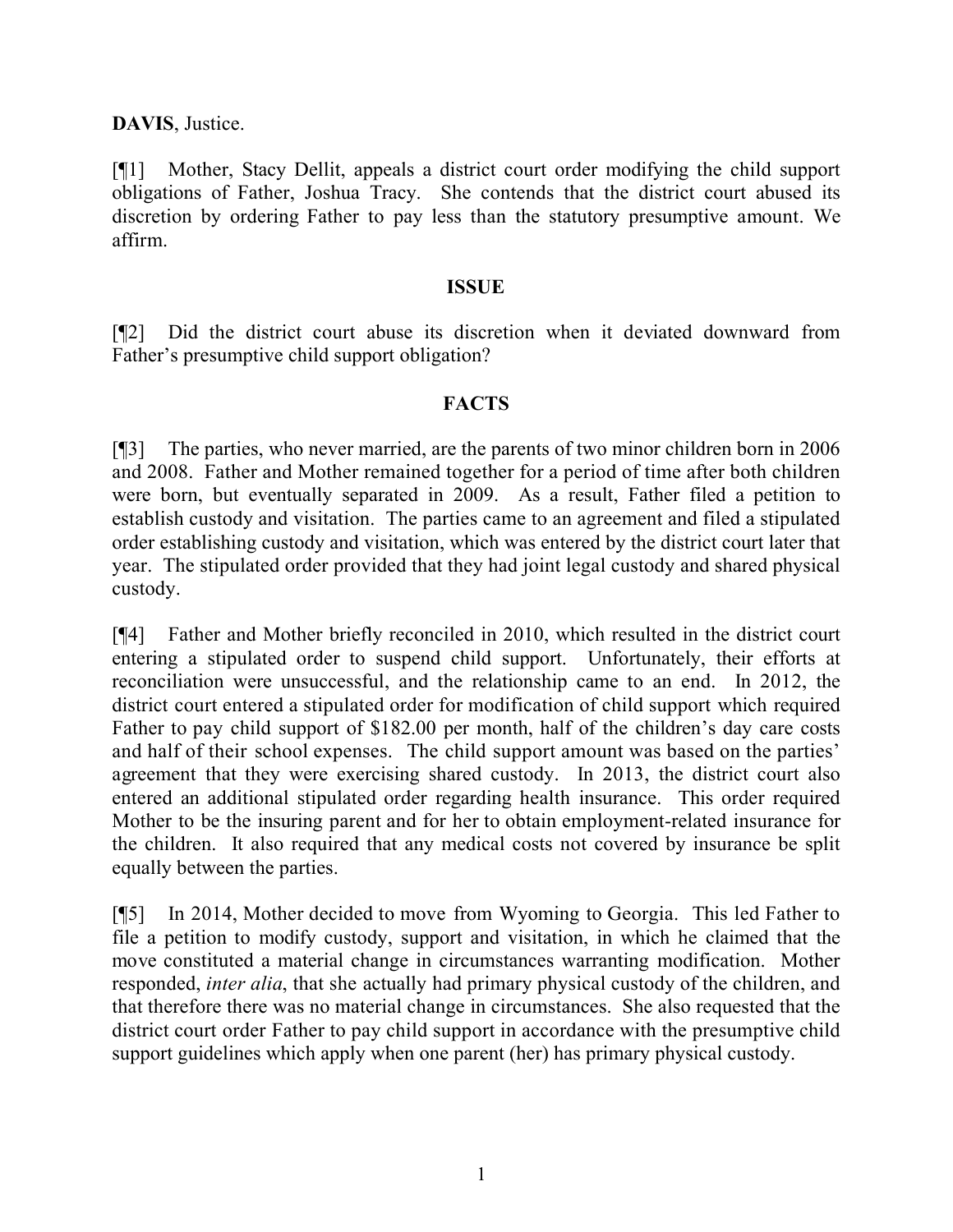[¶6] The matter proceeded to an evidentiary hearing on the petition to modify, at which point Mother notified the court that she no longer planned to move out of state. Custody and visitation issues consequently became moot, requiring that the court decide only whether Mother was entitled to support under the guidelines applicable when one parent has primary physical custody.

[¶7] The district court found that the existing custody arrangement was in fact not shared as the previous stipulated orders mistakenly indicated, and that Mother did indeed have primary custody based upon the number of nights that the parties had the children overnight per year.<sup>1</sup> The evidence established Mother had the children overnight for 232 nights of the year, which is 64% of the time, and Father had the children overnight for 133 nights of the year, or 36% of the time.

[¶8] Based upon the evidence concerning the parties' earnings and the fact that Mother had primary custody, the district court determined:

- As defined by Wyo. Stat. Ann.  $\S 20$ -2-303, the net monthly incomes of the parties were: Mother - \$1,311.66; Father - \$3,827.44.
- Pursuant to Wyo. Stat. Ann. § 20-2-304(a), the joint presumptive child support amount for the two children would be \$1,405.76.
- As a result of the parties' current custody arrangement, Father's presumptive child support obligation to Mother would be \$1,040.26 per month.

[¶9] However, the court found that a downward deviation was warranted under Wyo. Stat. Ann. § 20-2-307(b), and it reduced Father's child support obligation from the

Wyo. Stat. Ann. § 20-2-304(c) (LexisNexis 2015).

 $\overline{a}$ <sup>1</sup> In order to have shared custody and entitled to the correlating support calculation, the controlling statute states:

<sup>(</sup>c) When each parent keeps the children overnight for more than forty percent (40%) of the year and both parents contribute substantially to the expenses of the children in addition to the payment of child support, a joint presumptive support obligation shall be determined by use of the tables. After the joint presumptive child support obligation is derived from column three of the tables, that amount shall be divided between the parents in proportion to the net income of each. The proportionate share of the total obligation of each parent shall then be multiplied by the percentage of time the children spend with the other parent to determine the theoretical support obligation owed to the other parent. The parent owing the greater amount of child support shall pay the difference between the two (2) amounts as the net child support obligation.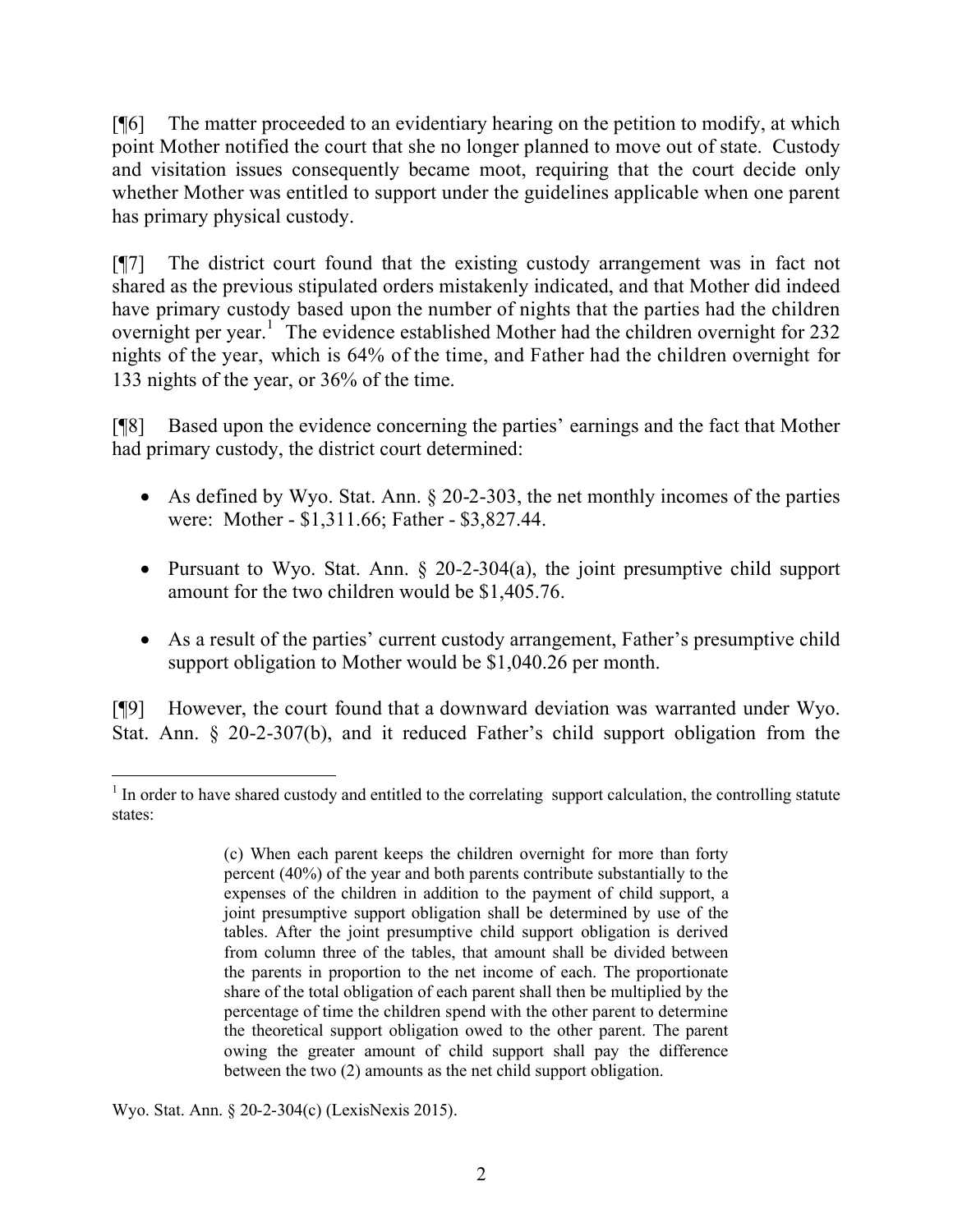presumptive amount to \$600.00 per month, setting forth its reasons for doing so. Mother timely perfected this appeal.

### **STANDARD OF REVIEW**

[¶10] We review a district court's determination to deviate downward from the presumptive child support amount for an abuse of discretion. *Windham v. Windham*, 2015 WY 61, ¶ 12, 348 P.3d 836, 840 (Wyo. 2015); *Egan v. Egan*, 2010 WY 164, ¶ 7, 244 P.3d 1045, 1048 (Wyo. 2010).

### **DISCUSSION**

[¶11] Our legislature has created a comprehensive scheme to guide courts in determining child support. *See Windham*, ¶ 13, 348 P.3d at 840; *see also Opitz v. Opitz*, 2007 WY 207, ¶ 8, 173 P.3d 405, 408 (Wyo. 2007). Presumptive child support is established by the tables set forth in Wyo. Stat. Ann. § 20-2-304(a), and it is based upon the parents' net income.

[ $[12]$ ] While the presumptive child support established by  $\S$  20-2-304 is rebuttably presumed to be correct, *see* § 20-2-307(a), a district court has discretion to deviate from the presumptive amount if the case before it justifies such a departure. *Windham*, ¶ 13, 348 P.3d at 840. The statute states in pertinent part:

> (b) A court may deviate from the presumptive child support established by W.S. 20-2-304 upon a specific finding that the application of the presumptive child support would be unjust or inappropriate in that particular case. In any case where the court has deviated from the presumptive child support, the reasons therefor shall be specifically set forth fully in the order or decree. In determining whether to deviate from the presumptive child support established by W.S. 20-2-304, the court shall consider the following factors:

> > . . . . .<br>. . . . . .

. . . . .<br>. . . . . .

(ii) The cost of necessary child day care;

(ix) The amount of time the child spends with each parent; (x) Any other necessary expenses for the benefit of the child[.]

Wyo. Stat. Ann. § 20-2-307(b) (LexisNexis 2015). This statute tells us that while the district court must give serious consideration to the child support guidelines, it can and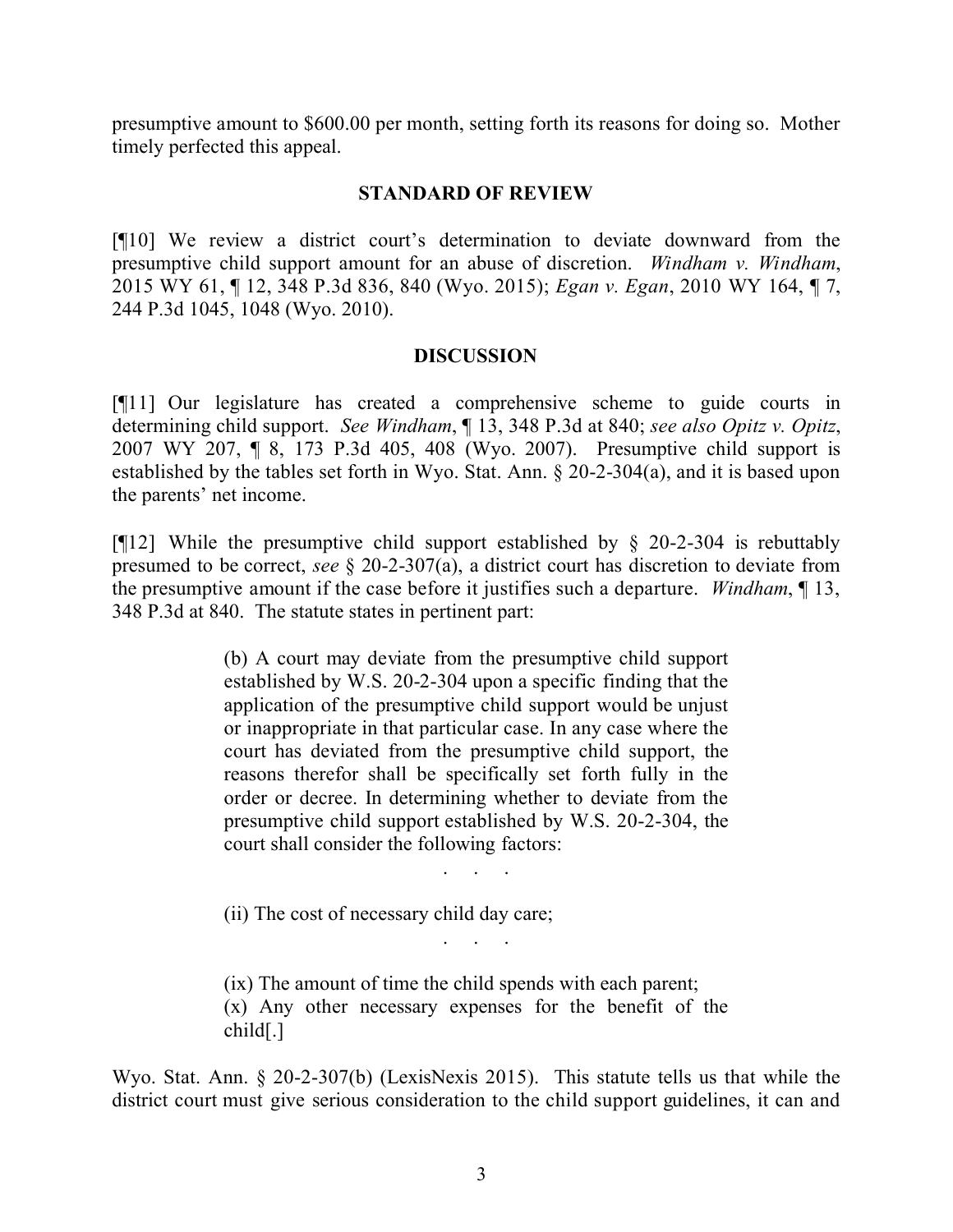should deviate from them when it is just and appropriate to do so. *Egan*, ¶ 10, 244 P.3d at 1049. "We have repeatedly stated that the district court has discretion to deviate from the presumptive amount on a case by case basis." *Id.* (internal quotation marks omitted). District courts must exercise their discretion to set a fair amount of child support in light of all the circumstances. *Id.* 

[¶13] In this case, the district court consulted the statutory factors and expressly set out the reasons supporting a deviation, as required by the statute. After considering the evidence, it determined that:

> The application of the presumptive child support would be unjust or inappropriate in this particular case due to the parties' near shared custody arrangement for the purposes of calculating child support, the number of days that the children spend with the Father, and the Father's contribution to the children's uncovered medical expenses, day care costs, and their daily activities.

[¶14] Mother contends the district court abused its discretion when it deviated downward from the presumptive child support amount. Her disagreement is based upon several theories, both factual and legal, concerning the factors applied by the district court pursuant to § 20-2-307(b). We will analyze the disputed factors in the order they appear in the statute.

### *Cost of necessary child day care - § 20-2-307(b)(ii)*

[¶15] The evidence presented at the modification hearing established that Father works on Mondays and Tuesdays when the children are with him for visitation, and that he pays for child care during that time. In 2013 he paid \$1,889.00 per child, and \$1,620.02 for both children in 2014, and he anticipates expending an amount similar to that of 2013 in 2015. Accordingly, the district considered this as a factor warranting deviation.

[¶16] Mother complains that the district court abused its discretion as to this factor because there was no evidence that Father pays for *necessary* day care, as § 20-2- 307(b)(ii) requires. She contends that because she offered to watch the kids when Father was working, the day care costs he incurred were avoidable.

[¶17] While at first blush Mother's argument may seem convincing, the record confirms that the district court had a reasonable basis for concluding that these child care expenses were indeed necessary. The evidence presented at the modification hearing established that Father opted to leave the children in day care because Mother recently started a new job, and her work schedule is uncertain. As Father testified at the hearing, taking the children out of daycare would result in them losing their reserved spots, and if Mother's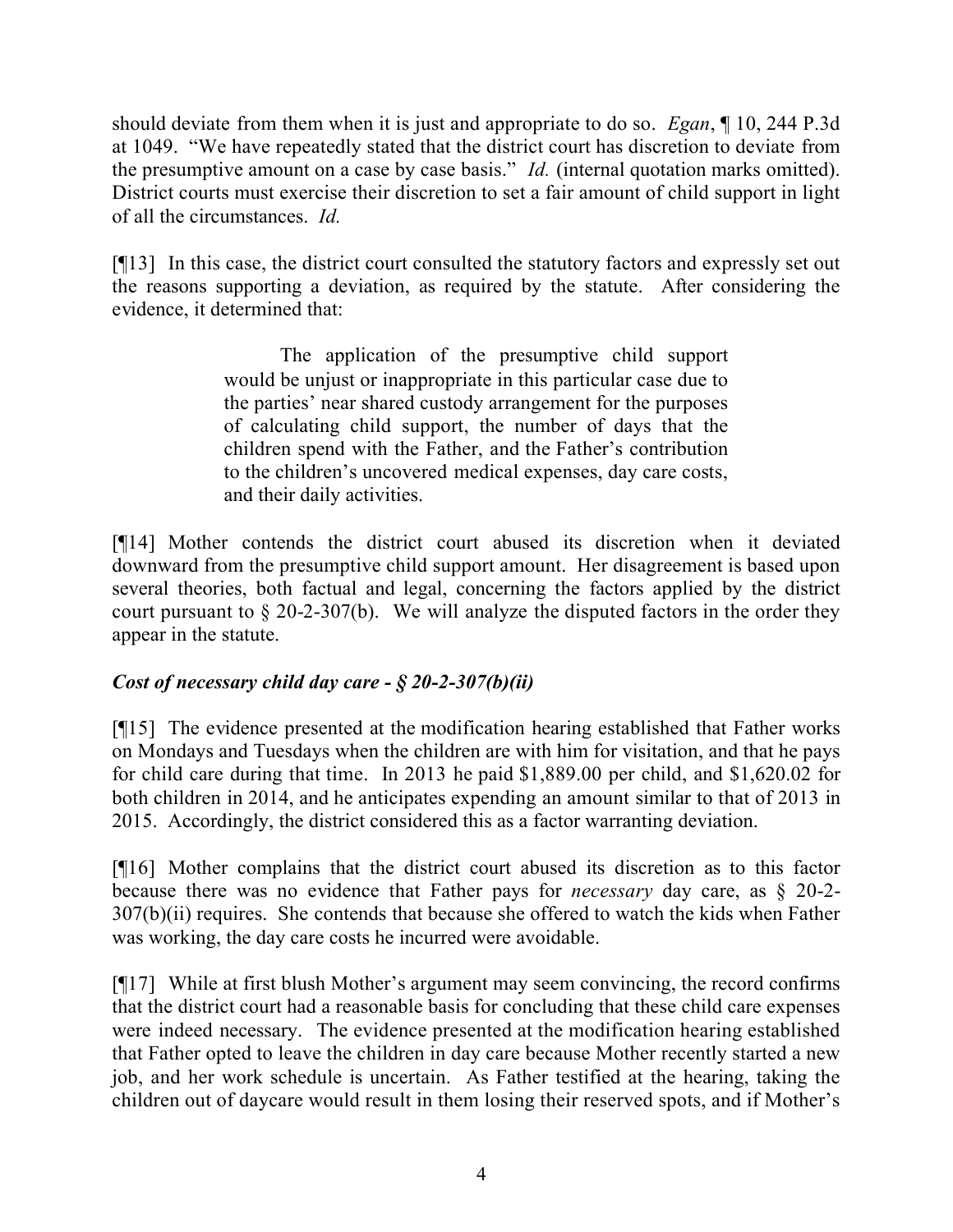work schedule changed, Father would have no readily available child care option. Under the circumstances, it was reasonable for the district court to consider day care expense in determining whether to deviate from the presumptive support.

# *The amount of time the children spend with each parent - § 20-2-307(b)(ix)*

[¶18] Consistent with its written order, *see* ¶ 13 *supra*, the district court explained during the modification hearing that:

> [A] deviation downward in this case is appropriate, given the near-shared custody arrangement, and particularly in light of the number of days spent with father, the sharing of a number of other costs, including day care expense, uncovered medical expenses, and some of the day-to-day expenses that the kids are incurring. Using a calculation of the shared support, using 36 percent with father and 64 percent with mother results in \$541 owed by father to mother based on that calculation.

> While this doesn't technically meet the shared custody, it gives some guidance as to what might be appropriate in this near-shared custody arrangement. . . . Considering all of those factors the Court finds that the downward deviation to \$600 a month is appropriate.

[¶19] Wyo. Stat. Ann. § 20-2-304(c) provides for a reduction in child support when each parent keeps the children overnight more than 40% of the year, and the district court found that Father did not spend the required percentage of time with the children. Mother claims that by considering the amount of time the children spent with each parent as required by  $\&$  20-2-307(b)(ix), the district court improperly circumvented the shared custody support provision of  $\S$  20-2-304(c). She feels that by applying the former, the court's decision rendered the statutory 40% cutoff meaningless.

[¶20] We find Mother's premise unconvincing. Wyo. Stat. Ann. § 20-2-307(b)(ix) is clear and unambiguous. We must therefore give effect to the plain and ordinary meaning of the words used in it, and we need not invoke our longstanding rules of statutory construction. *See Best v. Best*, 2015 WY 133, ¶ 8, 357 P.3d 1149, 1151-52 (Wyo. 2015). The district court did what the statute allows—it considered "the amount of time the child spends with each parent" when it determined whether to deviate from the presumptive child support. The legislature's intent in including this factor is apparent: a strict primary physical custody calculation may not be proper or fair in certain cases in which each parent has the children for a substantial amount of time. *See id.* ("In interpreting statutes, this Court must endeavor to find the reasonable intent of the drafters.").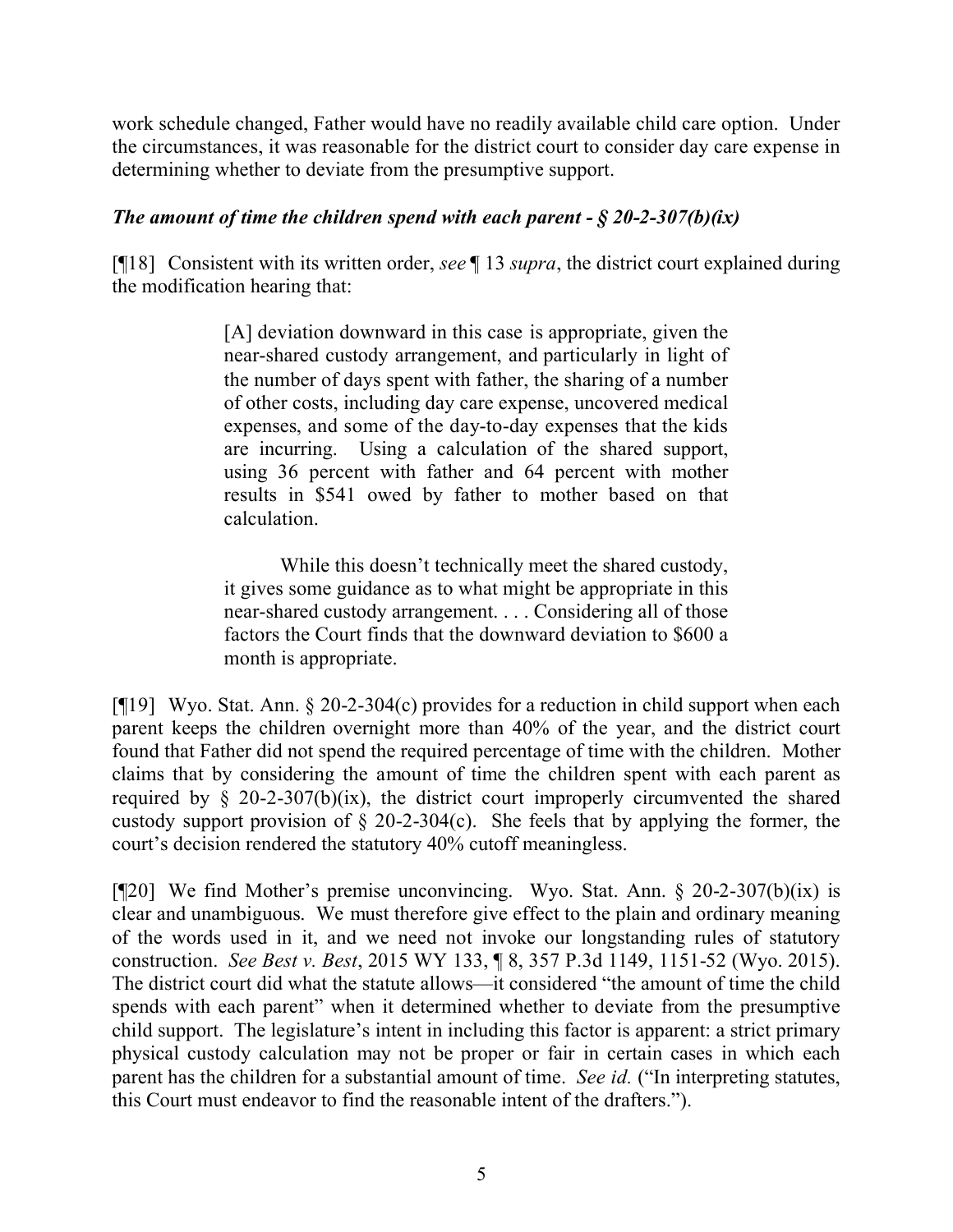[ $[21]$  Wyo. Stat. Ann. § 20-2-307(b)(ix) makes clear that when a parent spends a considerable amount of time with the children, but does not qualify for a shared custody calculation, a district court has discretion to deviate downward. If we take Mother's argument to its logical extreme, a parent who has the children 38% of the time would always pay the same support as one who only has his or her children 5% of the time. This interpretation would produce an absurd result in some cases, and it would render language in the deviation statute meaningless. *See McTiernan v. Jellis*, 2013 WY 151, ¶ 20, 316 P.3d 1153, 1159-60 (Wyo. 2013) (explaining that statutes must be construed so that no portion is rendered meaningless and interpretation should not produce an absurd result). The language in the statute specifically authorizes the district court to deviate downward when a parent spends a considerable amount of time with his or her children, even though it is less than 40% of overnight stays in the year. The district court therefore did not abuse its discretion in applying  $\S$  20-2-307(b)(ix) to support a downward deviation downward from the presumptive child support.

# *Any other necessary expenses for the benefit of the child - § 20-2-307(b)(x)*

[¶22] Mother makes two points concerning the district court's consideration of uncovered medical expenses. First, she contends the evidence did not support a deviation due in part to Father's contributions to medical expenses. Second, she asserts that because the State of Wyoming covers the children pursuant to Title XIX, the district court was statutorily prohibited from deviating downward as it did.

[¶23] Until March 6, 2013, Father was obligated to provide health insurance through his employer if it was available to him. As already noted, and for reasons not explored in the record, the parties entered into a stipulation on that date requiring Mother to provide employment-related health insurance if she could obtain it through her employment, and if the cost of the insurance was no more than 5% of her gross monthly income. The parties were to split any uncovered medical expenses as they had before. Mother did not in fact provide health insurance, but instead applied for and received Title XIX Medicaid coverage for the children. $2$ 

[¶24] Regarding her first theory, Mother claims she has provided for the children's insurance through Title XIX since March 6, 2013, and that Father has not contributed in any way since then. We have reviewed the record and are not persuaded. While the children are covered by Title XIX, there are inevitable *uncovered* medical expenses for which Father is partly responsible. The 2013 order requires Father to pay 50% of uncovered medical expenses, and Father testified that he has paid them. The district court evidently chose to believe Father's testimony over Mother's. There was therefore

<sup>&</sup>lt;sup>2</sup> Title XIX of the Social Security Laws deals with grants to states for medical assistance programs. It is a health insurance program funded by the federal and state government.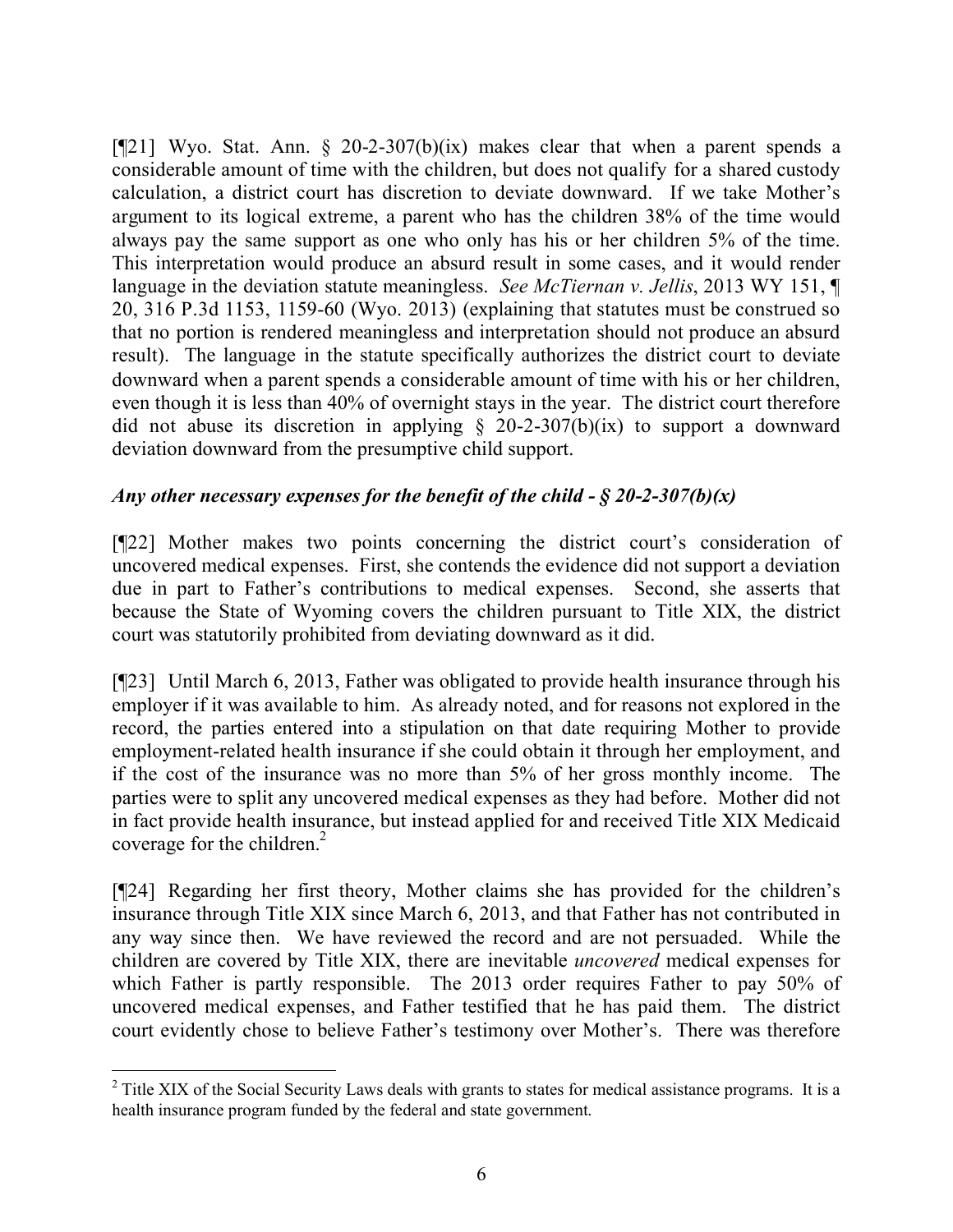sufficient evidence to support the conclusion that Father pays his share of the children's uncovered medical expenses.

[ $\sqrt{25}$ ] Mother's second theory is that the district court was precluded by § 20-2-307(d) from deviating downward because she receives the Title XIX means-tested benefits. That statute states:

> (d) Agreements regarding child support may be submitted to the court. All such agreements shall be accompanied by a financial affidavit as required by W.S. 20-2-308. The court shall use the presumed child support amounts to review the adequacy of child support agreements negotiated by the parties. If the agreed amount departs from the presumed child support, the parties shall furnish statements of explanation which shall be included with the forms and shall be filed with the court. The court shall review the agreement and inform the parties whether or not additional or corrected information is needed, or that the agreement is approved or disapproved. No agreement which is less than the presumed child support amount shall be approved if means tested sources of income such as aid under the personal opportunities with employment responsibilities (POWER) program, health care benefits under Title XIX of the Social Security Act, supplemental nutrition assistance program, supplemental security income (SSI) or other similar benefits are being paid on behalf of any of the children.

Wyo. Stat. Ann. § 20-2-307(d).

[¶26] While this Court previously has been asked to decide this very issue, the circumstances of that case did not allow us to provide an answer. *See Bagley v. Bagley*, 2013 WY 126, ¶¶ 11-12, 311 P.3d 141, 144-45 (Wyo. 2013). We are able to do so now.

[¶27] Primary among our tenets of statutory interpretation is the requirement that this Court endeavor to determine the legislature's reasonable intent. *See Best*, ¶ 8, 357 P.3d at 1151; *see also Harmon v. Star Valley Med. Ctr.*, 2014 WY 90, ¶ 15, 331 P.3d 1174, 1178 (Wyo. 2014). We begin by examining the ordinary and obvious meaning of the words employed according to their arrangement and connection. *Harmon*, ¶ 15, 331 P.3d at 1178. If the statute is sufficiently clear and unambiguous, we must give effect to the plain and ordinary meaning of the words used in it, and need not invoke our longstanding rules of statutory construction. *Id.*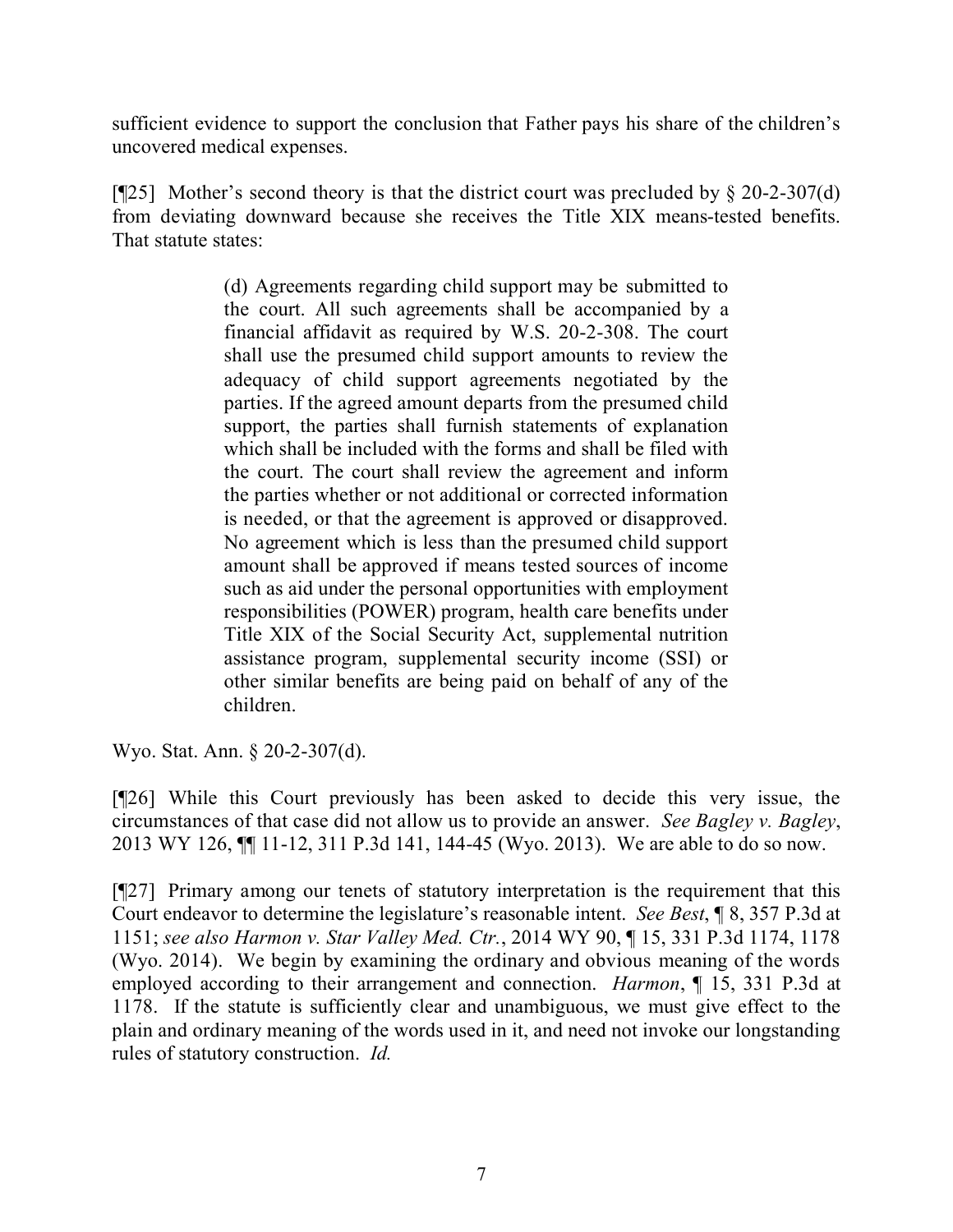[¶28] We find § 20-2-307(d) clear and unambiguous, and therefore we will give effect to the plain and ordinary meaning of the words used in it. The statute provides that a court cannot approve an *agreement by the parties* that is less than the presumed child support amount if means tested sources of income such as health care benefits under Title XIX are being paid on behalf of any of the children. This means that a district court cannot simply sign off on a stipulated decree deviating from the guidelines when Title XIX benefits are being paid for the benefit of children.

[¶29] However, the statute does not state that a court is precluded from ordering a deviation downward from the presumed child support amount after making appropriate findings if a party has any of the means-tested sources of income referred to. The statute is plain and its effect is limited to precluding parties from agreeing to a deviation downward in such cases. $3$ 

[¶30] We are mindful that district courts cannot consider means tested sources of income when determining "income" as defined in  $\S 20$ -2-303(a)(ii). Reading the statutes *in pari materia* as they relate to the same subject, we find that our interpretation of § 20-2-307(d) is in harmony with  $\S$  20-2-303(a)(ii) and the rest of the child support statutes. After calculating income, net income, and then applying those results to statutory tables to arrive at the presumptive child support amount, a district court may then use its discretion and consider whether a deviation is appropriate, even when means tested sources of income are being paid on behalf of any of the children. *C.f. Egan*, ¶ 17, 244 P.3d at 1050. As with any deviation, the court must make the findings required by § 20-2- 307(b). The district court made those findings, and we have already determined that they are supported by the record.

[¶31] Finally, we turn to Mother's last complaint. She tersely argues that Father has not paid a substantial amount of the expenses related to the children's activities. As a result, she claims that the district court abused its discretion by relying upon this factor to support a downward deviation. We disagree. The record reveals that Father pays for all of the children's clothing when they are with him, and he equally splits the costs of the children's winter clothes, as well as the costs associated with their sports activities. The

<sup>3</sup> Even if the statute were ambiguous, our tools of statutory construction—namely, *expressio unius est exclusio alterius—*would show that our legislature intended district courts to have discretion to deviate downward from the presumptive support amount in situations such as this one. "The doctrine of *expressio unius est exclusio alterius* requires us to construe a statute that enumerates the subjects or things on which it is to operate, or the persons affected, or forbids certain things . . . as excluding from its effect all those not expressly mentioned." *Walters v. State ex rel. Wyo. Dep't of Transp*., 2013 WY 59, ¶ 18, 300 P.3d 879, 884 (Wyo. 2013) (internal quotation marks omitted). To interpret this statute to say otherwise would require us to improperly add words to it. *See Accelerated Receivable Solutions v. Hauf*, 2015 WY 71, ¶ 16, 350 P.3d 731, 736 (Wyo. 2015) ("This Court will not add language or choose other words to change the meaning of a statute." (internal quotation marks omitted)).